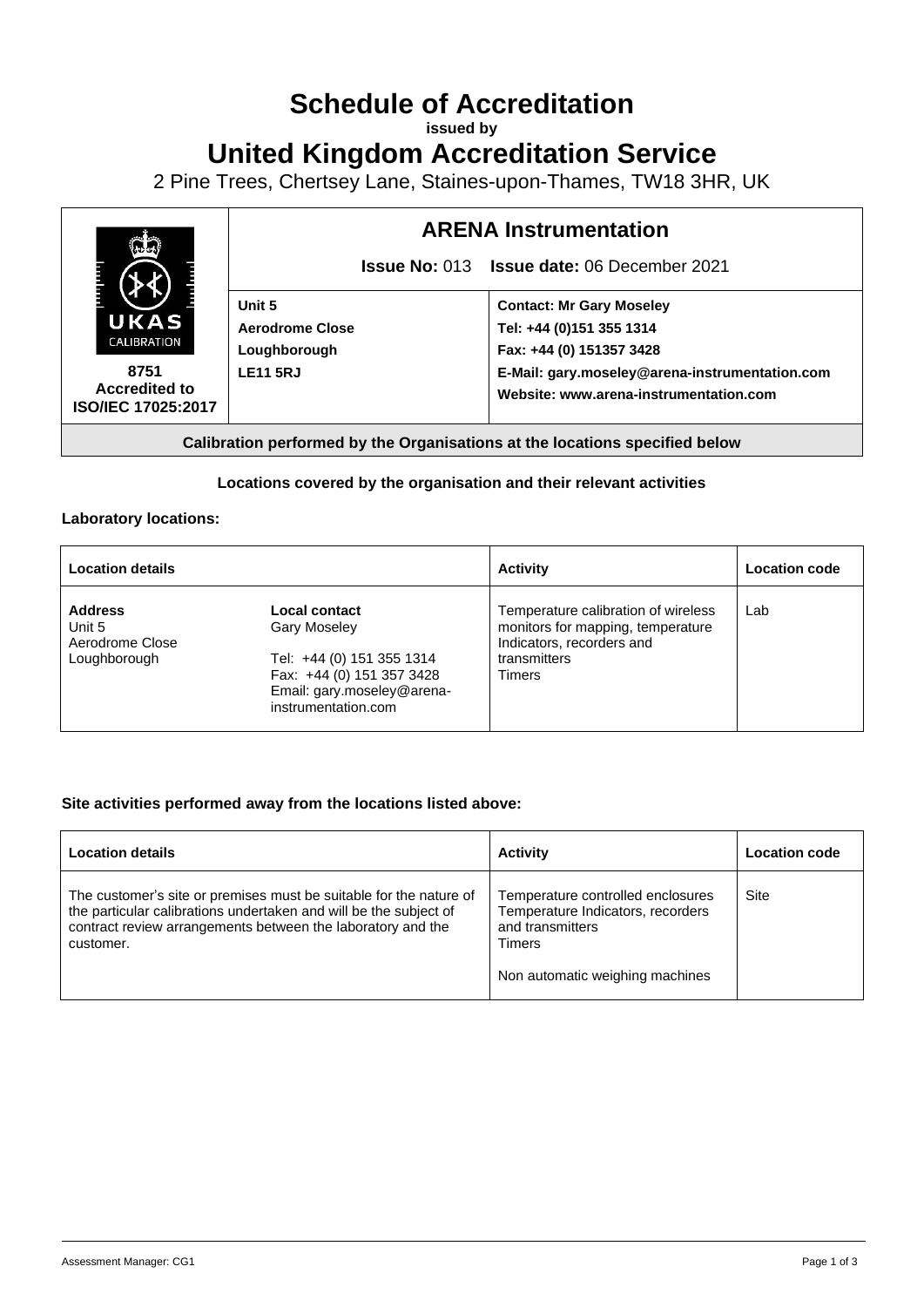|                                                                      | <b>Schedule of Accreditation</b><br>issued by<br><b>United Kingdom Accreditation Service</b><br>2 Pine Trees, Chertsey Lane, Staines-upon-Thames, TW18 3HR, UK |  |  |  |
|----------------------------------------------------------------------|----------------------------------------------------------------------------------------------------------------------------------------------------------------|--|--|--|
| UKAS<br><b>CALIBRATION</b>                                           | <b>ARENA Instrumentation</b>                                                                                                                                   |  |  |  |
| 8751<br><b>Accredited to</b><br><b>ISO/IEC 17025:2017</b>            | <b>Issue No: 013 Issue date: 06 December 2021</b>                                                                                                              |  |  |  |
| Calibration performed by the Organisation at the locations specified |                                                                                                                                                                |  |  |  |

| Calibration and Measurement Capability (CMC)                                                                                                       |                                                                                                                                                                                                     |                                                                                                                                                                                                                                |                                                                                                                                                                                                                                                                             |                  |  |  |  |
|----------------------------------------------------------------------------------------------------------------------------------------------------|-----------------------------------------------------------------------------------------------------------------------------------------------------------------------------------------------------|--------------------------------------------------------------------------------------------------------------------------------------------------------------------------------------------------------------------------------|-----------------------------------------------------------------------------------------------------------------------------------------------------------------------------------------------------------------------------------------------------------------------------|------------------|--|--|--|
| <b>Measured Quantity</b><br><b>Instrument or Gauge</b>                                                                                             | Range                                                                                                                                                                                               | Expanded<br>Measurement<br>Uncertainty $(k = 2)$                                                                                                                                                                               | Remarks                                                                                                                                                                                                                                                                     | Location<br>Code |  |  |  |
| TEMPERATURE                                                                                                                                        |                                                                                                                                                                                                     |                                                                                                                                                                                                                                |                                                                                                                                                                                                                                                                             |                  |  |  |  |
| All calibration by comparison                                                                                                                      |                                                                                                                                                                                                     |                                                                                                                                                                                                                                |                                                                                                                                                                                                                                                                             |                  |  |  |  |
| Temperature dataloggers, indicators,<br>controllers, wireless transmitters and<br>recorders, all with sensors                                      | -90 °C to -80 °C<br>-80 °C to -45 °C<br>-45 °C to -25 °C<br>-25 °C to +140 °C                                                                                                                       | 0.18 °C<br>0.13 °C<br>0.16 °C<br>0.12 °C                                                                                                                                                                                       | In air chamber<br>Uncertainties for<br>the site will depend<br>on the stability of<br>the csutomers<br>environment                                                                                                                                                          | Lab/site         |  |  |  |
|                                                                                                                                                    | -90 °C to -45 °C<br>-45 °C to -25 °C<br>-25 °C to +50 °C<br>50 °C to 140 °C<br>140 °C to 250 °C                                                                                                     | 0.18 °C<br>0.12 °C<br>0.10 °C<br>0.13 °C<br>0.39 °C                                                                                                                                                                            | In block calibrator<br>or liquid bath                                                                                                                                                                                                                                       | Lab/site         |  |  |  |
| Thermal performance of centrifuges                                                                                                                 | $0^{\circ}$ C to 40 $^{\circ}$ C                                                                                                                                                                    | 0.38 °C                                                                                                                                                                                                                        |                                                                                                                                                                                                                                                                             | Lab/site         |  |  |  |
| Temperature controlled incubators,<br>ovens, environmental chambers,<br>fridges/refrigerators, freezers and<br>liquid baths                        | -90 °C to -80 °C<br>-80 °C to -40 °C<br>-40 °C to -25 °C<br>-25 °C to 0 °C<br>0 °C to 85 °C<br>85 °C to 140 °C                                                                                      | 1.5 °C<br>1.2 °C<br>0.50 °C<br>0.42 °C<br>0.21 °C<br>0.19 °C                                                                                                                                                                   | Single and<br>multipoint time<br>dependent<br>temperature<br>profiling, also<br>referred to as<br>spatial temperature<br>surveying or                                                                                                                                       | Site             |  |  |  |
| Timers                                                                                                                                             | 10 s to 1 hr                                                                                                                                                                                        | 0.9 s                                                                                                                                                                                                                          | mapping                                                                                                                                                                                                                                                                     | Lab/site         |  |  |  |
| Calibration by comparison                                                                                                                          |                                                                                                                                                                                                     |                                                                                                                                                                                                                                |                                                                                                                                                                                                                                                                             |                  |  |  |  |
| Rotational speed                                                                                                                                   | 12 rpm to 90000 rpm                                                                                                                                                                                 | $1.7$ rpm                                                                                                                                                                                                                      |                                                                                                                                                                                                                                                                             | Site/Lab         |  |  |  |
| NON-AUTOMATIC WEIGHING<br><b>INSTRUMENTS</b><br>Electronic digital top-pan balances<br>See note 1 and note 2<br>Methods consistent EUROMET<br>CG18 | Up to 200 mg<br>500 mg<br>1 <sub>q</sub><br>2g<br>5 <sub>g</sub><br>10g<br>20 g<br>50 <sub>g</sub><br>100 <sub>g</sub><br>200 <sub>g</sub><br>500 <sub>g</sub><br>1 kg<br>2 kg<br>$5$ kg<br>$10$ kg | $0.0090$ mg<br>$0.012$ mg<br>0.018 mg<br>$0.019$ mg<br>$0.025$ mg<br>$0.034$ mg<br>0.064 mg<br>$0.088$ mg<br>$0.23$ mg<br>$0.32$ ma<br>1.5 <sub>mq</sub><br>8.4 mg<br>9.2 <sub>mg</sub><br>$13 \text{ mg}$<br>17 <sub>mg</sub> | Note 1: Weights<br>are available in<br>OIML class:<br>E2 1 mg to 200 g,<br>maximum grouped<br>load 500 g<br>F1 500 g to 20 kg,<br>maximum grouped<br>load 30 kg<br>Note 2: Other<br>values within the<br>range may be<br>calibrated with an<br>interpollated<br>uncertainty | Site             |  |  |  |

# Calibration and Measurement Capability (CMC)